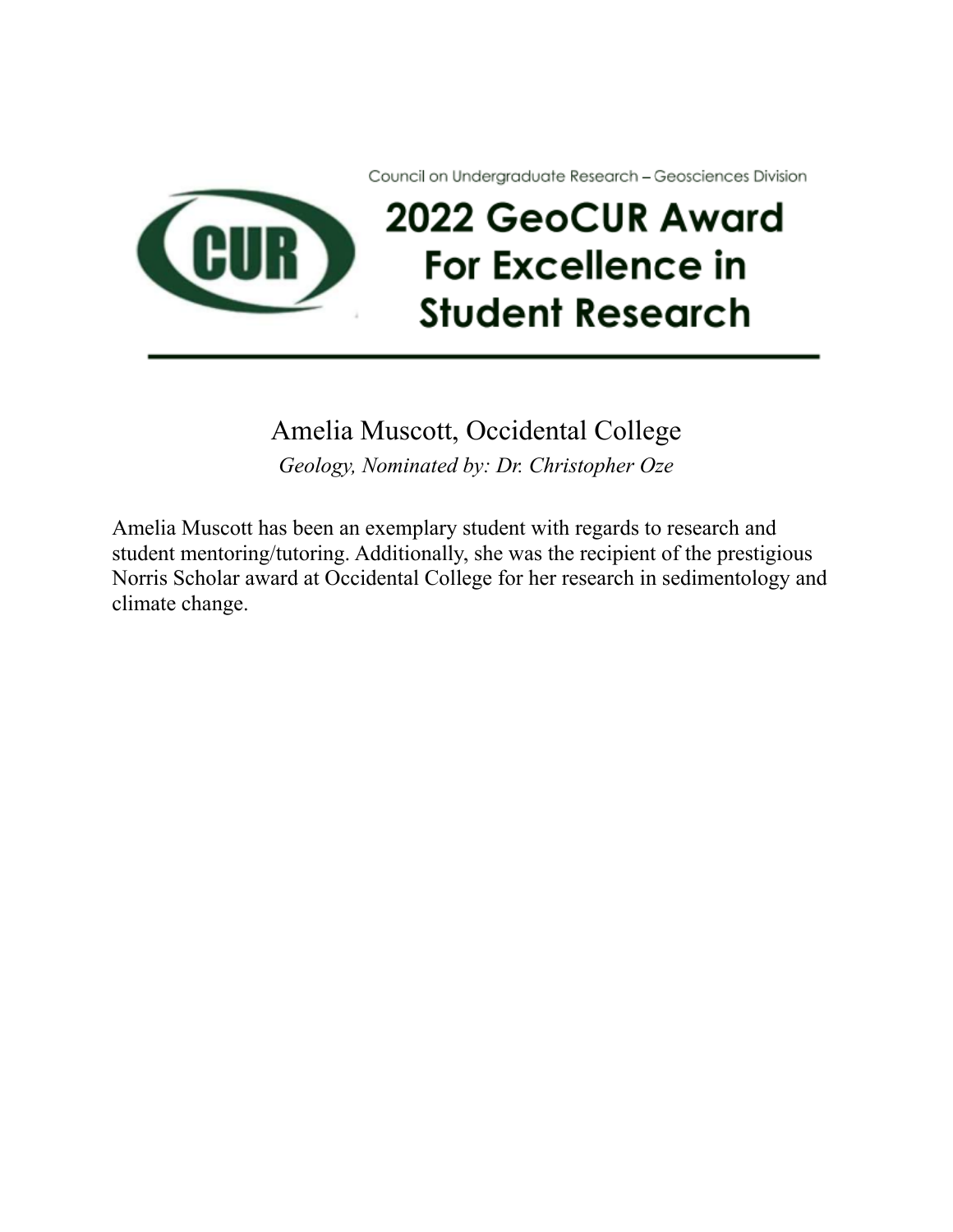# Katelyn Rusiniak, Indiana State University *Earth and Environmental Systems, Nominated by: Dr. Jennifer Latimer*

It is my pleasure to nominate Katelyn Rusiniak for the GeoCUR Award for Excellence in Student Research. Katelyn is an Honors student with a double major in chemistry and biology, and she has worked in my biogeochemistry research laboratory since her first semester at ISU. Over these four years, Katelyn has studied metals in fish, otters, water, and sediment as well as macroinvertebrate assemblages to try to better understand water quality. Last summer, along with a Ph.D. student, she traveled the entire length of the Wabash River, beginning at the headwaters and collected samples systematically along the way for her summer research project. Katelyn is an excellent student and scientist, and she will start medical school in the fall. She has presented her research at the Indiana Academy of Sciences Annual Meeting, NCUR, and as part of the Smithsonian traveling exhibit, Waterways. She will also present her research at Posters on the Hill in April 2022.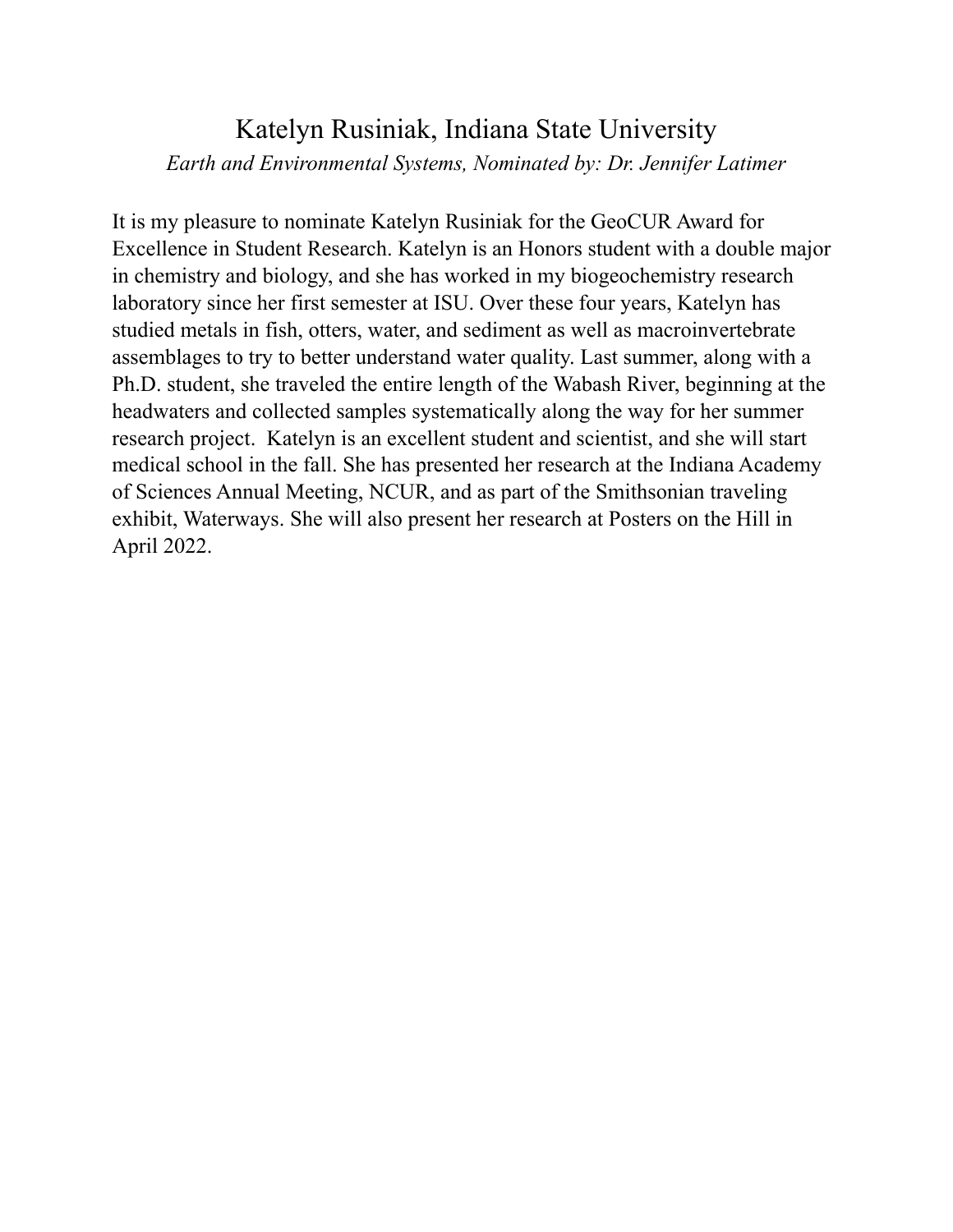# Meagan Walker, West Virginia University

*Geology and Geography, Nominated by: Dr. Amy Hessl*

Radiocarbon (14C) dating has been used to date carbon-rich objects in Earth sciences since the 1940's but until recently, dating estimates included uncertainties ranging from decades to centuries. Meagan Walker has used a recently discovered spike in 14C production in 773 CE (Miyake Event) to confirm annual dates of poorly resolved tree ring records from Tasmania, Australia. Her work has allowed hundreds of records previously floating in time to be pinned down to the year. She completed the work independently including sectioning wood samples into 15 micron-thick shavings, performing holocellulose extractions and preparing samples for analysis by a mass-spectrometer. Her continuing work, comparing results from multiple species at the same site, will help define the strength of the solar proton event that resulted in elevated 14C production. Meagan has presented her work at West Virginia Undergraduate Research Day at the Capitol (Feb 2022) and has an accepted abstract at WVU's Spring Symposium (Apr 2022). She was awarded a 2022 West Virginia NASA Space Grant Consortium Scholarship (\$1000) in support of her work and is currently completing a first-authored manuscript to be submitted to a peer-reviewed journal in May 2022. She is an outstanding undergraduate scholar. Of the more than 25 undergraduate researchers I have supervised in my career, Meagan is the stand-out. Her curiosity, drive, and knowledge of the Earth Sciences combined with a willingness to take risks is just the right recipe for the next generation of geoscientists.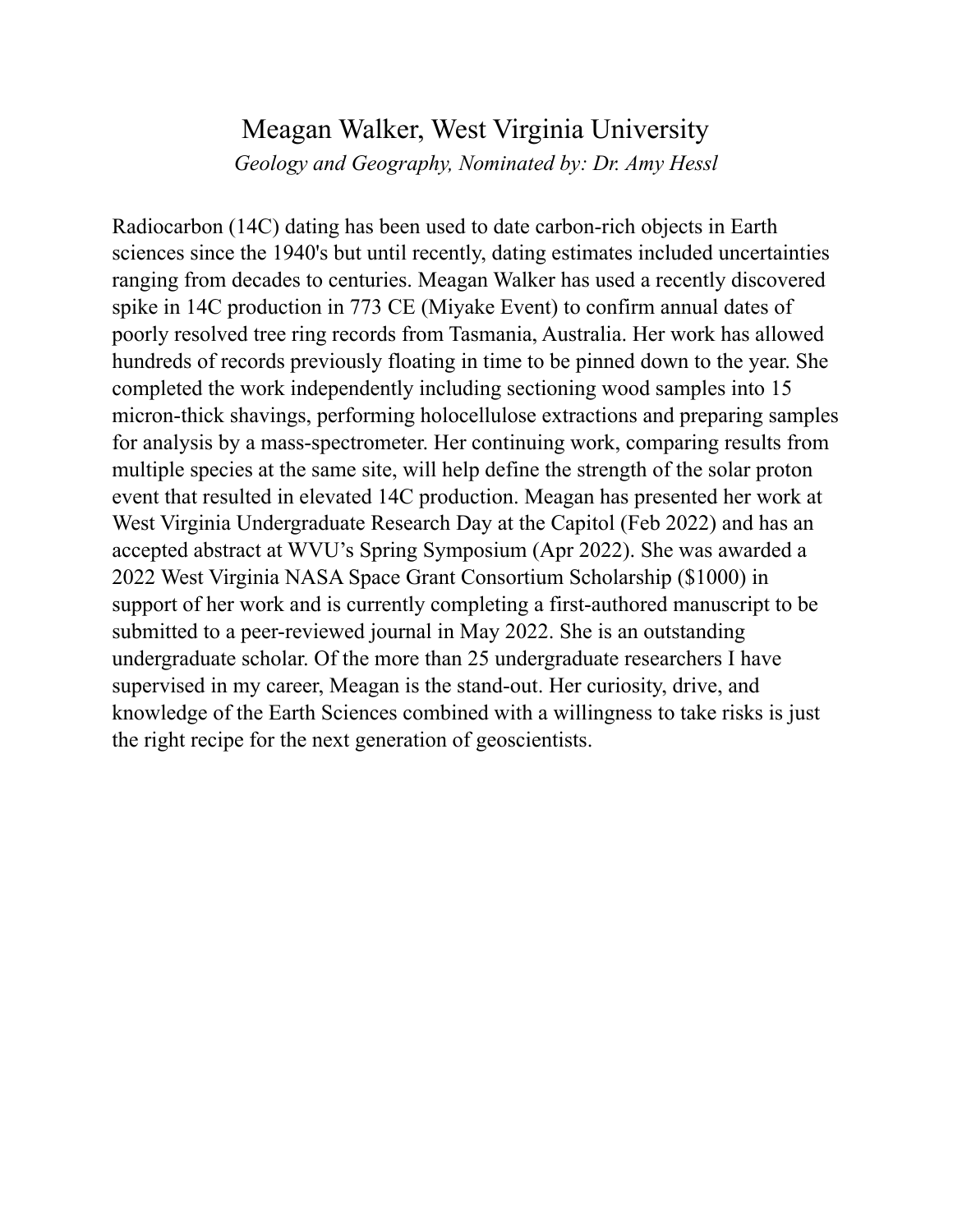#### Emily Kaiser, DePauw University

*Geosciences, Nominated by: Ken Brown*

The Department of Geosciences at DePauw University would like to nominate senior environmental geoscience major, Emily Kaiser, for the GeoCUR Excellence in Student Research Award. During the summer of 2021, Emily completed a collaborative research project under the supervision of Dr. Tim Cope that was aimed at characterizing conodont microfossils from local outcrops of Ste. Genevieve limestone within DePauw's Nature Park. Through her research efforts, Emily not only helped devise and refine a method for separating conodonts from limestone, but also catalogued, identified, and archived the conodont specimens her team collected from the local limestone outcrops. Emily continued to pursue her research by completing an independent study credit during the fall of 2021. This work resulted in the development of a collaborative relationship with a conodont expert at the Iowa Geological Survey. She also presented her research at the DePauw Science Research Fellows fall symposia and defended her independent research to department faculty. Beyond being a dedicated student researcher, Emily is a member of the DePauw's Swim Team, Sustainability Leadership Program, and Environmental Fellows Program.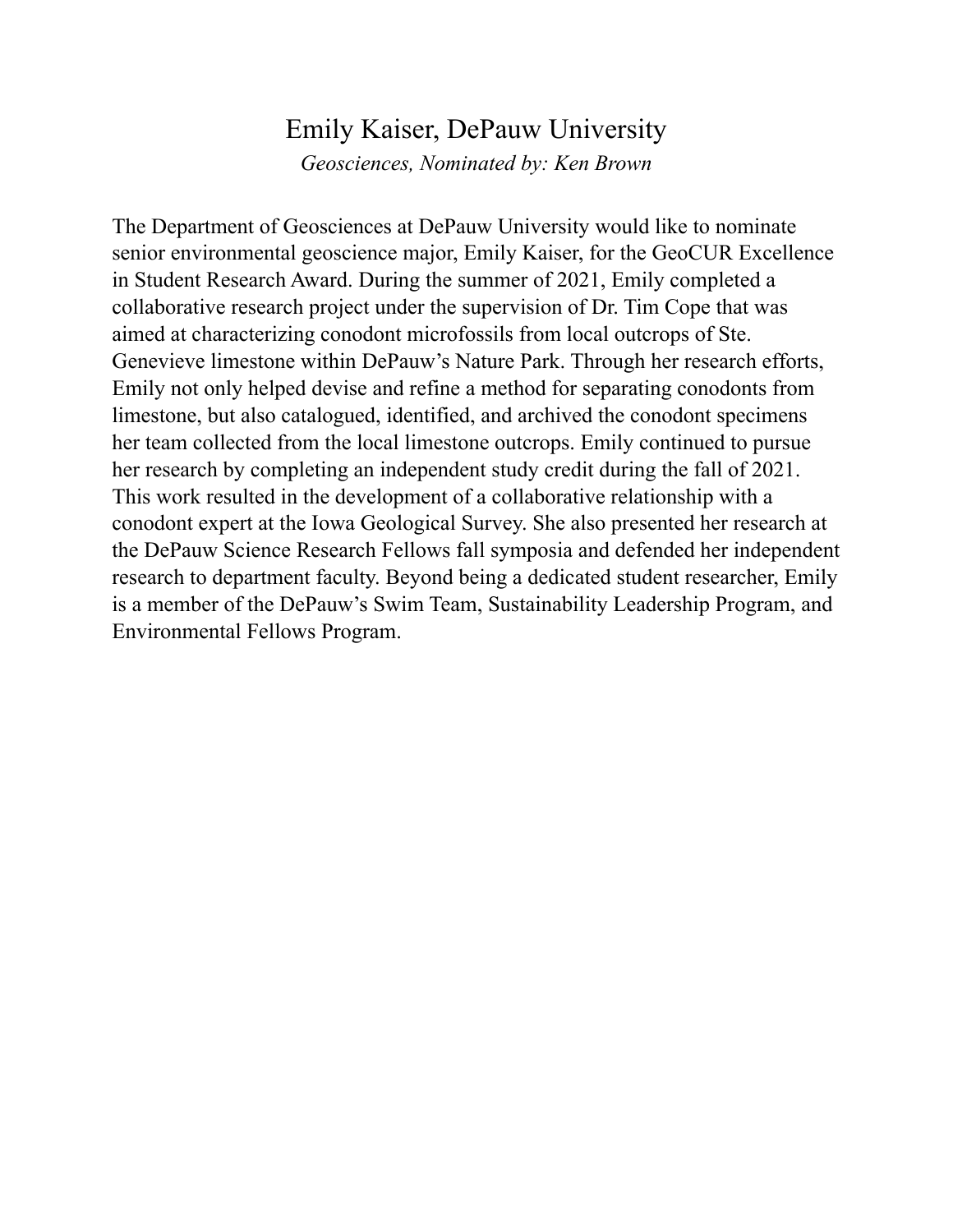### Lillian Minnebo, Grand Valley State University

*Geology, Nominated by: Dr. Ian Winkelstern*

Lillian Minnebo is currently a senior Geology major at Grand Valley State University. The GVSU faculty want to recognize Lillian as an exemplary undergraduate researcher with strong quantitative, analytical, and presentation skills. I have worked with Lillian since 2019 on two research projects centered around the paleoclimatology and Interglacial stratigraphy of Bermuda. Lillian showed strong promise as a researcher from the start. In early 2020 she helped write a proposal and received competitive funding to conduct fieldwork and isotopic analyses that summer. With the pandemic making this suddenly impossible, Lillian rapidly pivoted at a time when other students (reasonably!) dropped their research efforts. Instead of the planned work, she tackled a challenging sediment age dataset involving amino acid racemization– made even more challenging by having never seen the stratigraphy herself. She presented this work at virtual AGU 2020, laying the necessary foundation for future climate-focused work. Lillian received a second round of funding in 2021 to work on a related set of fossil oysters from the Last Interglacial of Bermuda. She developed a detailed stable isotope sampling plan, executed it, spent time in the lab (including some vacuum line experience), and finally analyzed and graphed the data herself. This work culminated in an impressive poster presentation at GSA in Portland, and the work is being prepared for publication with Lillian as first author. She showed that oyster shells can preserve vital paleoclimate data, and advanced our understanding of North Atlantic climate 125,000 years ago.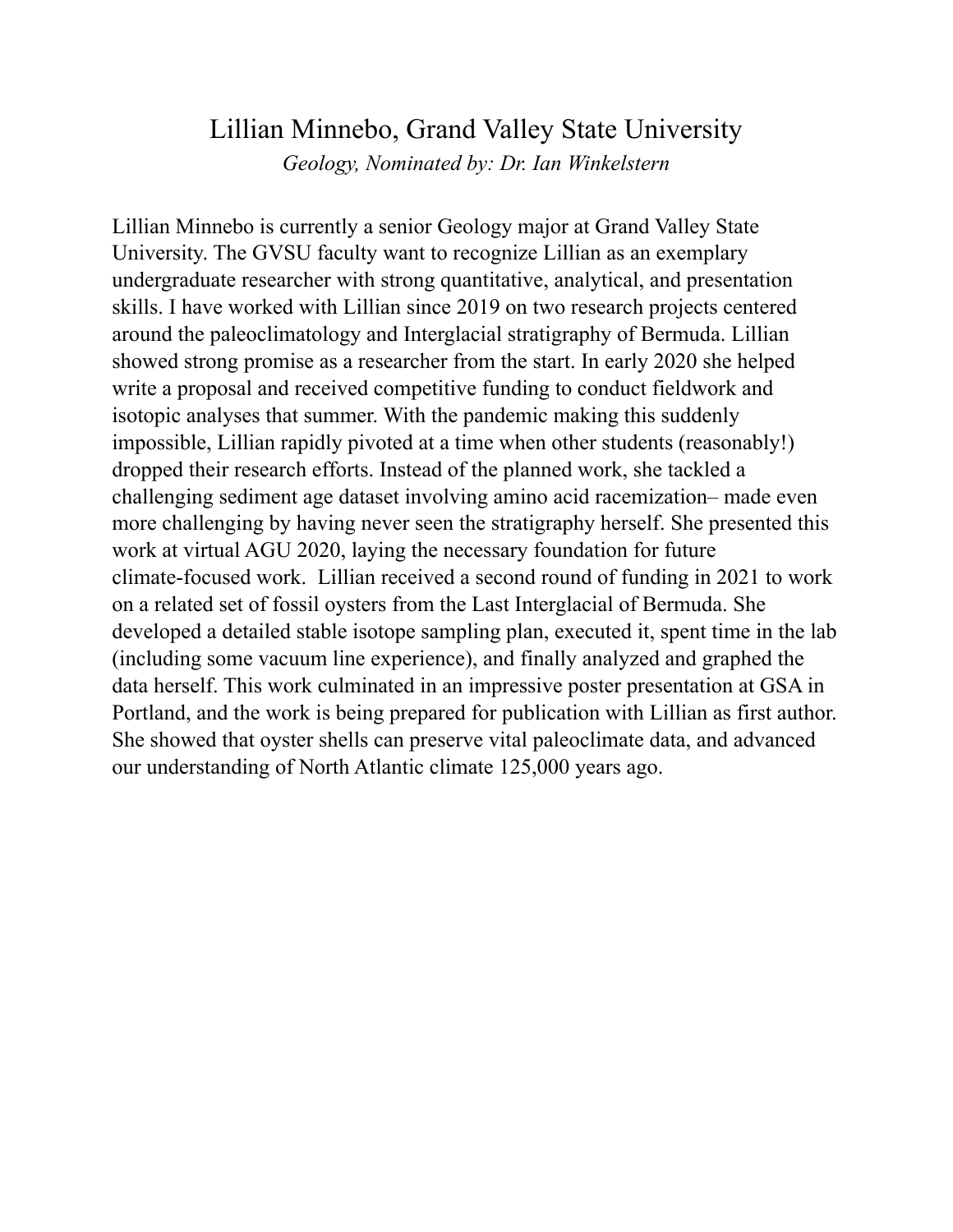# Micah Char, Chapman University *Environmental Geochemistry, Nominated by: Dr. Christopher Kim*

Micah has played a key role in a wide range of research projects in the Kim Environmental Geochemistry (KEG) Lab at Chapman University. From working with abandoned gold mine tailings to explore arsenic bioaccessibility as a function of particle size and weathering to synthesizing and assessing iron oxyhydroxide nanoparticle aggregation and metal ion sorption, Micah has been an invaluable contributor to the lab's research projects and mission. He is highly deserving of this recognition by GeoCUR.